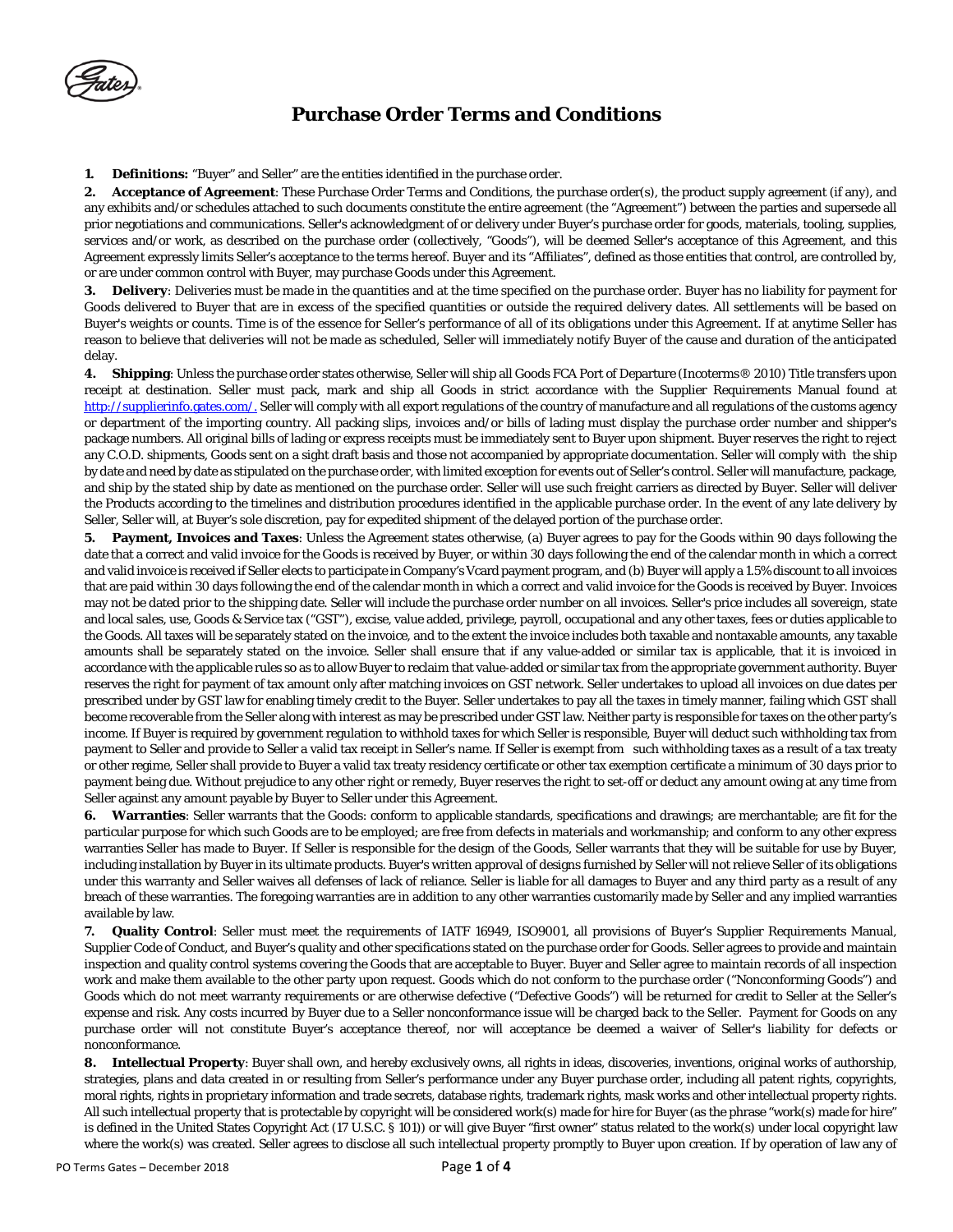

such intellectual property is not owned in its entirety by Buyer automatically upon creation, then Seller agrees to transfer and assign to Buyer, and hereby transfers and assigns to Buyer, the entire right, title and interest throughout the world to such intellectual property.

**9. Confidential Information:** Seller understands that Buyer considers all information delivered to Seller by Buyer, in any form, to be confidential and proprietary ("Confidential Information"). All Confidential Information, which includes intellectual property, remains the property of Buyer, and must be returned to Buyer (or destroyed with written confirmation of such destruction) promptly upon Buyer's request. Seller agrees to maintain the confidentiality of such information indefinitely unless such information: (a) is or becomes public knowledge other than through the unauthorized disclosure by Seller; (b) is received legally without restriction on disclosure from a third party who has the right to make such disclosure; or (c) is required to be disclosed to comply with a judicial order or decree. Confidential Information may only be used by those employees of Seller who have a need to receive it in order to fulfill Seller's obligations under this Agreement. Seller is prohibited from filing a patent application based on Confidential Information. Seller is responsible for any disclosure of Confidential Information by its employees.

**10. Cancellation:** Buyer reserves the right to cancel all or any part of a purchase order without payment or further liability if Seller breaches any of the terms of this Agreement, or if, in Buyer's reasonable discretion Buyer determines that timely delivery in accordance with the purchase order is endangered. Buyer reserves the right to cancel all or any part of a purchase order for convenience upon written notice to Seller. When cancellation is for convenience, Buyer will pay Seller's verified claims for: (a) previously delivered unpaid Goods conforming to the purchase order; (b) any outstanding balance on Buyer's Property; (c) undelivered finished Goods conforming to the purchase order and produced in accordance with Buyer's delivery or release schedules; and (d) actual costs incurred for work-in-process and raw materials ordered in accordance with Buyer's delivery or release schedules which Seller cannot use to produce goods for itself or other customers. Payment under this paragraph is conditional upon Buyer's receipt of (i) all verified Seller documentation within 30 days of the cancellation, (ii) the finished and unfinished Goods, (iii) Buyer's Property and (iv) work-in-process and raw materials. Any cancellation of this Agreement does not excuse Seller from its performance of any obligations that accrued prior to such cancellation.

**11. Buyer's Property**: Any property, including but not limited to equipment, tools, fixtures, dies, jigs, patterns, gauges or materials, furnished either directly or indirectly by Buyer to Seller in connection with this Agreement, or which Buyer buys from, or gives reimbursement to, Seller in whole or in part (collectively, "Buyer's Property") is the sole property of Buyer and will be held by Seller on a bailment basis. Seller agrees that Buyer has the right, at any time, to retake possession of Buyer's Property. While in Seller's custody or control, Seller bears the risk of loss, theft and damage to Buyer's Property. Seller agrees to keep Buyer's Property free from all liens and encumbrances and insure Buyer's Property against loss or destruction. Seller must permanently mark all Buyer's Property as "Property of Buyer". Seller will: (a) use Buyer's Property only for the performance of this Agreement, (b) not deem Buyer's Property to be personal, (c) not move Buyer's Property from the address designated on the purchase order without prior written approval from Buyer, and (d) not sell, transfer or otherwise dispose of Buyer's Property without the prior written consent of Buyer. Buyer has the right to enter Seller's premises at all reasonable times to inspect Buyer's Property and Seller's related records.

**12. Production Equipment**: Seller at its own expense must furnish, keep in good condition and replace when necessary, all equipment, dies, tools, gauges, jigs, fixtures, patterns or other items necessary for the production of the Goods (the "Production Equipment"). Buyer reserves the right to take possession of and title to any Production Equipment that is special for the production of the Goods, unless the Goods are standard products of Seller, or if substantial quantities of like Goods are being sold by Seller to others.

**13. Change in Specifications**: Buyer reserves the right to make changes in the design and specifications for any Goods. The difference in price or time for performance resulting from such changes will be equitably adjusted and the purchase order will be amended accordingly.

**14. Indemnity**: Seller will indemnify, defend and hold Buyer and its Affiliates, and such entities' officers, directors, employees and customers (collectively "Indemnified Parties") harmless from any and all demands, claims (including claims for bodily injury and/or death), damages, actions, judgments, fines, penalties, losses, expenses, costs (including reasonable attorney fees and court costs) and fees (including import and export customs fees) which may be asserted against any one or more of the Indemnified Parties or for which any one or more of the Indemnified Parties might become liable as a result of: (a) any negligent or willful act or omission of Seller, its employees, agents or subcontractors; (b) Seller's performance or nonperformance under this Agreement; (c) Defective Goods; (d) Seller's failure to affix required safety warnings to the Goods or to provide adequate use instructions; (e) the Indemnified Parties' use of the Goods; and (f) actual or alleged infringement of, or inducement to infringe, any patent, trademark, copyright, mask work or other intellectual property right by reason of the manufacture, use, offer for sale, sale or importation of the Goods. This paragraph does not obligate Seller to indemnify the Indemnified Parties for injuries or damages caused solely by the negligence of the Indemnified Party.

**15. Insurance**: Seller represents that it has the following insurance policies in effect: (a) commercial general liability and product liability insurance, with carriers acceptable to Buyer, in a minimum amount of two million dollars (U.S. \$2,000,000) per occurrence per year with a minimum aggregate amount per year of five million dollars (U.S. \$5,000,000); and (b) workers compensation insurance or other similar compensation insurance in the amounts required by law. Seller's purchase of any insurance coverage or furnishing of the certificates does not in any manner limit Seller's liability hereunder or in any way modify Seller's obligations to Buyer or any of the Indemnified Parties. Seller shall provide Buyer with certificates of insurance that (x) indicate that the policies shall not change or terminate without at least 30 days prior written notice to Buyer, (y) name Buyer as an additional named insured on the commercial general liability and product liability policies and (z) indicate that the insurer waives all subrogation rights against Buyer.

**16. Remedies**: Seller will pay or reimburse to Buyer all damages, losses, expenses, out of pocket costs, penalties and administrative costs and any other charges which Buyer incurs arising from or in connection with: (a) any Nonconforming or Defective Goods; (b) any product which incorporates any Nonconforming or Defective Goods which Buyer sells to any customer, including repair and replacement of any incorporating product; (c) Seller's inability to meet delivery schedules or requirements; and (d) Seller's failure to comply with each and every term of this Agreement. Upon request from Buyer, Seller will assign any warranty or indemnity rights that Seller's has in place with Seller's suppliers and/or manufacturers. The remedies provided in this Agreement are cumulative and additional to any remedies provided at law or in equity.

**17. On-Site Services**: While working on Buyer's premises, Seller's workers will adhere to all of Buyer's company policies, rules and safety regulations, and Seller will cause Seller's workers to sign whatever forms are required by Buyer for confidentiality, security and administrative reasons.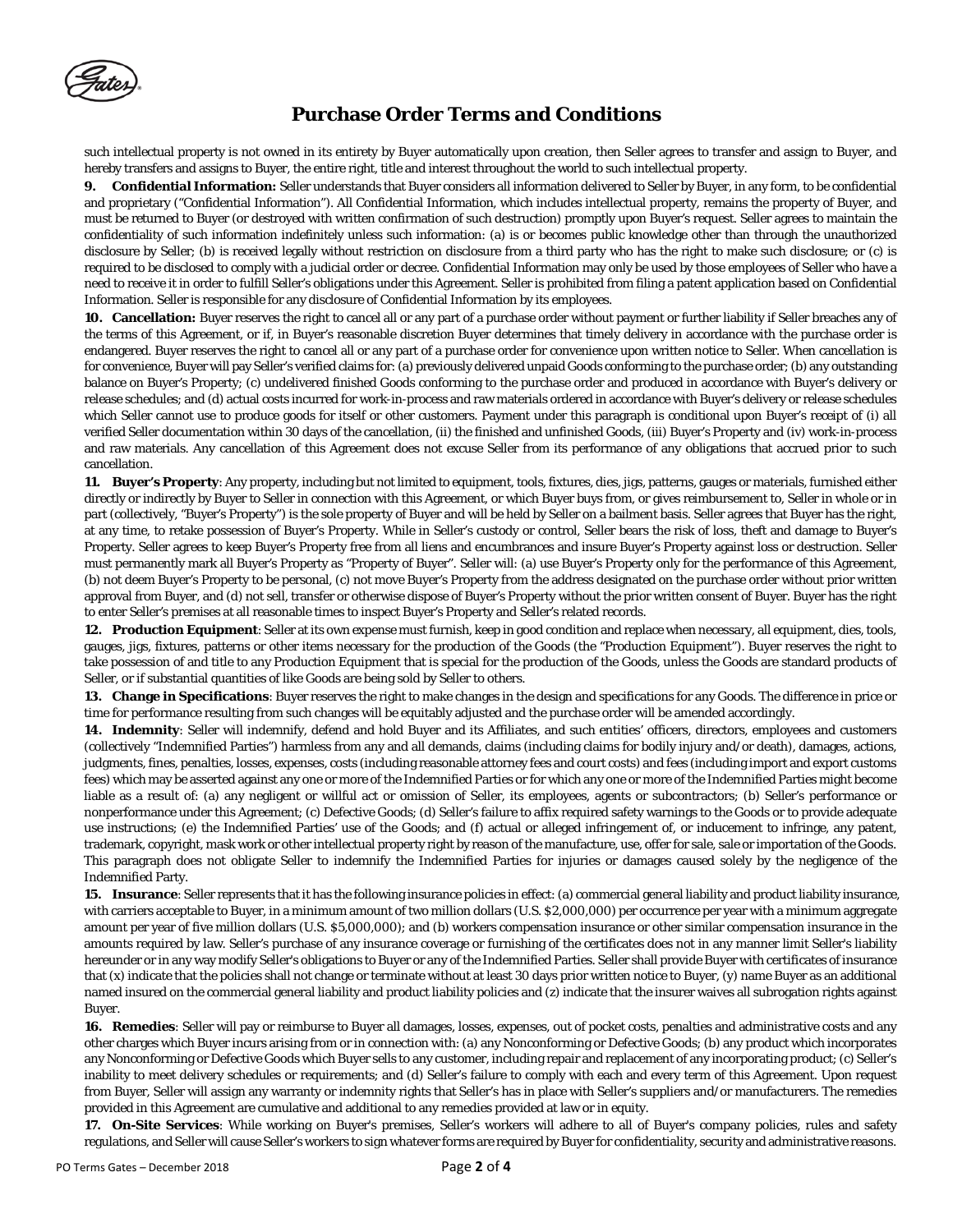If approved in writing in advance by Buyer in connection with any services, Buyer will reimburse Seller for actual and reasonable expenses incurred (without mark-up) by Seller directly in connection with Seller's performance of the services.

**18. Compliance with Laws**: Seller represents and warrants that it is in compliance, and that all Goods are in compliance with, all Applicable Laws. The term "Applicable Laws" includes laws related to labor and employment (including wage and child labor laws), worker safety, data privacy, consumer protection, environmental protection, business operations, licensing, and authorization, zoning, import/export, shipment, nondiscrimination and anti-corruption laws, including the United States Foreign Corrupt Practices Act of 1977 and the U.K. Bribery Act of 2010. Upon request, Seller agrees to supply Buyer with proof of such compliance in such form as may be required by any Applicable Law and as Buyer may deem necessary. If Goods are delivered to or produced in the United States of America, Section 202 of Executive Order 11246, as amended, is incorporated by this reference.

The Seller represents and warrants that neither it nor its affiliates, directors, officers, employees, agents, representatives, clients or suppliers that will act in any capacity in connection with or benefit from this transaction is (a) subject to asset freeze or blocking sanctions, or denied party designation, by the United Nations, United States (including by the Office of Foreign Assets Control of the U.S. Department of the Treasury, the U.S. Department of State, or the U.S. Department of Commerce), the European Union, the United Kingdom or any other relevant Sanctions authority (a "Sanctioned Person"), (b) located, organized or resident in, or a governmental authority, state enterprise or governmental instrumentality of, Cuba, Iran, North Korea, Syria, the Crimea region of Ukraine, the so-called Donetsk People's Republic (DNR) or Luhansk People's Republic (LNR) regions of Ukraine (a "Sanctioned Country") or (c) owned 50 percent or more, directly or indirectly, by a legal or natural person(s) identified in (a) or (b) above. For all transactions, payments and funds transfers related to the Agreement, the Seller shall not present to Buyer by invoice or contract the information of any bank or financial institution that is a Sanctioned Person or that is organized or located in a Sanctioned Country; or (ii) require payment from Gates to any such bank or financial institution. Upon notice by Buyer that a bank or financial institution is not consistent with this clause, the Seller will identify an alternate bank or financial institution within [14] days, which must then be approved by Buyer prior to use in relation to the Agreement. Any costs or delays that arise due to use or involvement of banks or financial institutions not permitted under this clause shall be the responsibility of the Seller and obligations to make payment or provide banking information will not be deemed to have been met unless in compliance with this clause.

**19. Environmental Compliance:** Without limiting its obligations under Section 17, Seller will conduct its operations in an environmentally responsible manner and in adherence to all applicable national, regional, state and local laws, regulations and standards in the (i) manufacture or provisioning of Goods, (ii) the shipping and distribution of Goods and (iii) the configuration or content of Goods for the intended use. Without limiting the foregoing, Seller will comply with all applicable laws and regulations of any country or jurisdiction in the world which prohibits or restricts specific chemical substances to ensure the restriction does not prevent the sale or transport of the Goods and that all such Goods are appropriately labeled and have been pre-registered and/or authorized under EU Registration Evaluation, Authorization and Restriction of Chemicals regulation ("REACH") or similar regulations if required.

**20. Conflicts Minerals:** Without limiting its obligations under Section 17, Seller will have a policy and exercise due diligence to reasonably assure that the tantalum, tin, tungsten, gold and other mineral identified as conflict minerals in the Goods they manufacture or supply do not directly or indirectly finance or benefit armed groups that are perpetrators of serious human rights abuses in the Democratic Republic of the Congo or any adjoining country.

**21. Supply Chain Security**: If the Goods are delivered across international borders, Seller agrees to be compliant and maintain compliance with the guidelines of the applicable supply chain security programs of the importing country, e.g., for U.S. shipments, U.S. Customs and Border Protection's Customs-Trade Partnership Against Terrorism (C-TPAT); for Canadian shipments, Partners in Protection (PIP). Seller further agrees to provide, or participate in the reporting of, logistics milestones per the requirements of the Buyer.

**22. Privacy Notice:** Buyer, acting as controller, collects certain personal data regarding Seller, its employees and its representatives as required for the purposes described below, including name, title, email address, phone number and mailing address ("Personal Data"). Such Personal Data will need to be provided in order for Buyer to be able to manage Seller's supply of Goods to Buyer. Buyer may share Personal Data with its affiliates around the world. Buyer and its affiliates will collect and use Personal Data in accordance with applicable privacy and data protection laws, solely to communicate with Seller regarding pending and potential supply activities, for supplier management purposes and other legitimate business purposes concerning Buyer's and Seller's business relationship. Personal Data may be transferred to Buyer's global headquarters in the United States and may be shared with Buyer's affiliates in the United States and other locations where Buyer has offices. Personal Data may also be shared with third party suppliers of Buyer and its affiliates (including hosting service providers) who will process the Personal Data on Buyer's and its affiliates' behalf, and may be located in the United States or elsewhere. Seller will inform its employees and representatives of the information set out in this clause. SELLER CONSENTS AND WILL SECURE THE CONSENT OF ITS EMPLOYEES AND REPRESENTATIVES, TO THE TRANSFER TO AND PROCESSING OF ANY PERSONAL DATA TO BUYER AND ITS AFFILIATES WHETHER LOCATED IN THE UNITED STATES OR ANY OTHER COUNTRIES FOR THE PURPOSES DESCRIBED IN THIS PARAGRAPH OR FOR ANY OTHER PURPOSE TO WHICH BUYER CONSENTS. Seller will indemnify, defend and hold harmless Buyer and its affiliates from and against any claim arising out of or in connection with Seller's failure to comply with this clause or any privacy and data protection laws applicable to Seller.

**23. Buyer's Liabilities**: In no event will Buyer's liability for any breach, alleged breach or cancellation of this Agreement exceed the total price shown on the applicable purchase order, nor will Buyer be liable for any punitive, special, indirect, incidental or consequential damages resulting from any such breach, alleged breach or cancellation.

**24. Advertising**: Seller may not advertise or publish in any manner the existence or terms of this Agreement, the relationship between the parties or materials associated with the Buyer without first obtaining the written consent of Buyer.

**25. Force Majeure**: Each party shall be excused from liability for the failure or delay in performance of any obligation under this Agreement by reason of any event beyond such party's reasonable control, including weather, civil disturbances, acts of civil or military authorities or Acts of God. Such excuse from liability shall be effective only to the extent and duration of the event(s) causing the failure or delay in performance and provided that the party has not caused such event(s) to occur. Notice of a party's failure or delay in performance due to force majeure must be given to the other